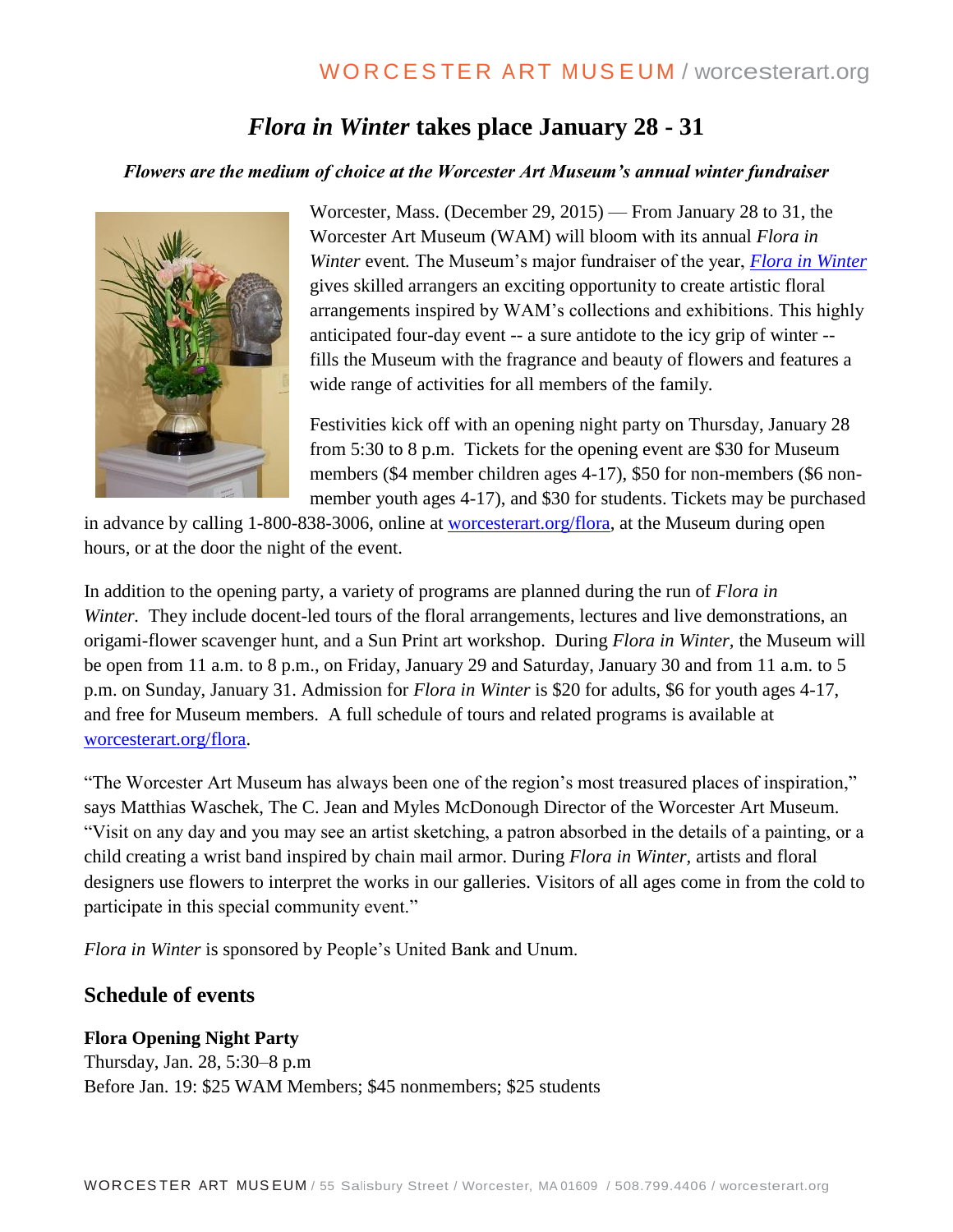# WORCESTER ART MUSEUM / worcesterart.org

After Jan. 19 or at the door: \$30 WAM Members; \$50 nonmembers; \$30 students The popular kick-off party includes hors d'oeuvres, live music and a cash bar. Those attending are encouraged to dress in Winter White and Ice Blue — the evening's theme. Tickets: Call 1-800-838- 3006, buy online at [worcesterart.org/flora,](http://www.worcesterart.org/events/Flora/flora-in-winter-2016/) or purchase at the Museum during open hours.

#### **"Flora Rewind — Flora Live" Interpretation in the Gallery (Members Only)**

Friday, Jan. 29, 9:30–11 a.m.

Members only \$35. Space is limited.

This new special Members' event taps the expertise of two *Flora* chairs, Kim Cutler and Kathy Michie. Coffee and pastry will be served during the illustrated talk, "Flora Rewind." Members then move to the European galleries to view a live floral demonstration interpreting Niccolo Pisano's "Altarpiece: The Holy Family and Saints." To make reservations, call 1-800-838-3006, buy online at [worcesterart.org/flora,](http://www.worcesterart.org/events/Flora/flora-in-winter-2016/) or purchase at the Museum during open hours.

#### **Interpretive Challenge Class Demonstration: The Judges' Challenge**

Friday, Jan. 29, 3:30–5 p.m. Lancaster Lobby Free with Museum admission Three *Floral* design judges create flower arrangements inspired by the Samurai Murals in the Lancaster Lobby.

#### **Origami Flower Scavenger Hunt**

Saturday, Jan. 30, 11 a.m.–1 p.m. and 1:30–3:30 p.m. Sunday, Jan. 31, 11 a.m.–1 p.m. and 1:30–3:30 p.m. Throughout Museum galleries Free with Museum admission Museum educators and docents lead interactive drop-in origami-making scavenger hunts throughout the museum. Participants leave with a bouquet of three handmade flowers.

#### **Floral Cyanotype Artist Demonstration, Lecture, Lunch and Tour**

Saturday, Jan. 30, 10:30 a.m.–1 p.m. Space is limited Members \$30, nonmembers \$40, students \$10 (includes Museum admission and lunch) Participants follow in the footsteps of 19<sup>th</sup>-century botanist Anna Atkins as artist Jesseca Ferguson demonstrates the cyanotype process using plant materials. Includes a buffet lunch and guided tour of *[Cyanotypes: Photography's Blue Period.](http://www.worcesterart.org/exhibitions/cyanotypes-photographys-blue-period/)* To make reservations, call 1-800-838-3006, buy online at [worcesterart.org/flora,](http://www.worcesterart.org/events/Flora/flora-in-winter-2016/) or purchase at the Museum during open hours.

### **Fresh Ideas with Fresh Flowers, Floral Demonstration, Lunch and Tour**

Saturday, Jan. 30, 10:30 a.m.–1:30 p.m.

Members \$30, nonmembers \$40, students \$10 (includes Museum admission and lunch)